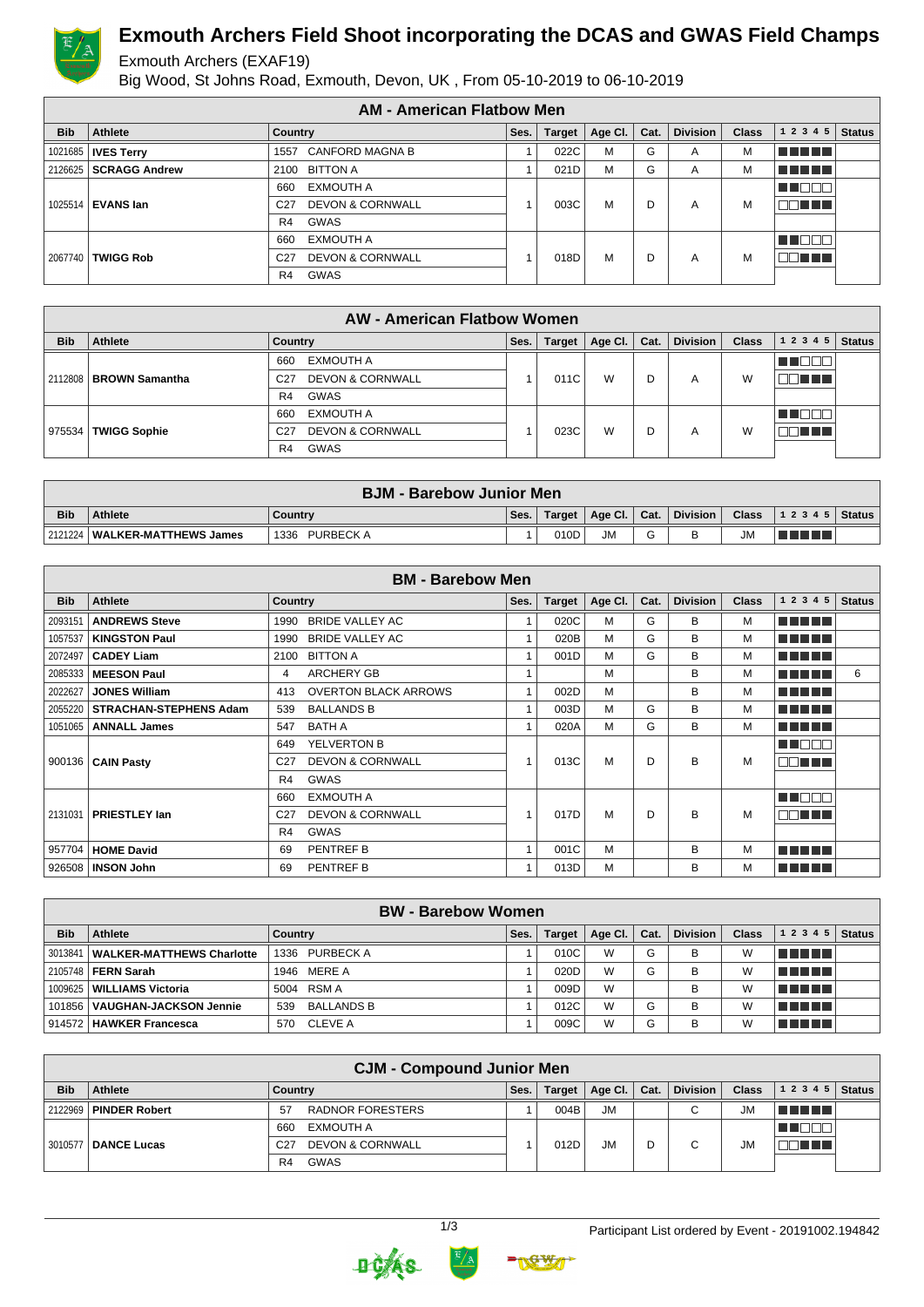

### **Exmouth Archers Field Shoot incorporating the DCAS and GWAS Field Champs**

#### Exmouth Archers (EXAF19)

Big Wood, St Johns Road, Exmouth, Devon, UK , From 05-10-2019 to 06-10-2019

|            |           | <b>CJM - Compound Junior Men</b>               |      |               |             |      |                 |              |       | Continue      |
|------------|-----------|------------------------------------------------|------|---------------|-------------|------|-----------------|--------------|-------|---------------|
| <b>Bib</b> | Athlete   | Country                                        | Ses. | <b>Target</b> | Age Cl. $ $ | Cat. | <b>Division</b> | <b>Class</b> | 12345 | <b>Status</b> |
|            |           | EXMOUTH A<br>66 <sub>C</sub>                   |      |               |             |      |                 |              |       |               |
| 3015830    | WOOD Jack | <b>DEVON &amp; CORNWALL</b><br>C <sub>27</sub> |      | 024C          | <b>JM</b>   |      | $\sim$          | <b>JM</b>    |       |               |
|            |           | GWAS<br>R4                                     |      |               |             |      |                 |              |       |               |

|            |                        | <b>CM - Compound Men</b>                       |                |               |         |      |                 |              |                 |               |
|------------|------------------------|------------------------------------------------|----------------|---------------|---------|------|-----------------|--------------|-----------------|---------------|
| <b>Bib</b> | Athlete                | <b>Country</b>                                 | Ses.           | <b>Target</b> | Age Cl. | Cat. | <b>Division</b> | <b>Class</b> | 1 2 3 4 5       | <b>Status</b> |
| 3021177    | <b>CARSTENSEN Matt</b> | <b>CANFORD MAGNA B</b><br>1557                 | $\overline{A}$ | 018B          | M       |      | C               | М            | n din bin       |               |
| 1015383    | <b>CASSIDY Kevin</b>   | FOREST OF BERE B<br>421                        | 1              | 017A          | M       |      | C               | M            | n din bin       |               |
| 1095413    | <b>PINDER Paul</b>     | <b>RADNOR FORESTERS</b><br>57                  | $\overline{1}$ | 011B          | M       |      | C               | M            | n din bin       |               |
| 958513     | <b>BUNCE Jake</b>      | <b>CLEVE A</b><br>570                          | 1              | 001A          | M       | G    | C               | м            | n din bin       |               |
| 914581     | <b>HAWKER Paul</b>     | <b>CLEVE A</b><br>570                          | $\overline{A}$ | 013A          | M       | G    | C               | M            | n din bir       |               |
|            |                        | YELVERTON B<br>649                             |                |               |         |      |                 |              | M DER           |               |
| 1045952    | <b>BENNION Darren</b>  | <b>DEVON &amp; CORNWALL</b><br>C <sub>27</sub> | $\overline{A}$ | 001B          | M       | D    | C               | M            | nn nn n         |               |
|            |                        | <b>GWAS</b><br>R4                              |                |               |         |      |                 |              |                 |               |
|            |                        | <b>EXMOUTH A</b><br>660                        |                |               |         |      |                 |              | MU OOO          |               |
|            | 2101558   NASH David   | <b>DEVON &amp; CORNWALL</b><br>C <sub>27</sub> |                | 018A          | M       | D    | C               | м            | <b>REDEEN</b>   |               |
|            |                        | <b>GWAS</b><br>R4                              |                |               |         |      |                 |              |                 |               |
|            |                        | <b>B OF THE TORS</b><br>668                    |                |               |         |      |                 |              | n na man        |               |
| 874627     | <b>JAMES Lez</b>       | <b>DEVON &amp; CORNWALL</b><br>C <sub>27</sub> |                | 002A          | M       | D    | C               | M            | <b>RADIO DE</b> |               |
|            |                        | <b>GWAS</b><br>R4                              |                |               |         |      |                 |              |                 |               |
| 891313     | <b>WHITTER Mal</b>     | PENTREF B<br>69                                | 1              | 003A          | M       |      | C               | M            | n din din       |               |

|            | <b>CW - Compound Women</b> |               |      |      |                         |  |        |  |                                       |  |
|------------|----------------------------|---------------|------|------|-------------------------|--|--------|--|---------------------------------------|--|
| <b>Bib</b> | Athlete                    | Country       | Ses. |      | Target   Age Cl.   Cat. |  |        |  | Division   Class   1 2 3 4 5   Status |  |
|            | 3021270   KALMARU Tia      | 1126 CASTLE A |      | 009B | W                       |  | $\sim$ |  | T FI FI FI                            |  |

|            |                         | <b>FM - Recurve Freestyle Men</b>  |      |               |                 |      |          |              |                |  |
|------------|-------------------------|------------------------------------|------|---------------|-----------------|------|----------|--------------|----------------|--|
| <b>Bib</b> | Athlete                 | Country                            | Ses. | <b>Target</b> | Age Cl. $\vert$ | Cat. | Division | <b>Class</b> | $12345$ Status |  |
|            | 2056466   LIST Stephen  | WIGHT B AC<br>402                  |      | 013B          | M               |      |          |              | l manarat      |  |
|            | 2106252   ALLAM Steve   | <b>OVERTON BLACK ARROWS</b><br>413 |      | 024B          | M               |      |          |              | l Timo de la   |  |
|            | 7777777 NEUMANN Patrick | <b>BALLANDS B</b><br>539           |      | 024D          | M               |      |          | М            | l Timo de la   |  |
|            | 2020505   PINDER Ryan   | <b>RADNOR FORESTERS</b><br>57      |      | 017B          | M               |      |          |              | l Timo de la   |  |
|            | 102543 TIDESWELL Tony   | <b>KENDAL B</b><br>951             |      | 011A          | M               |      |          |              | T FIFITI       |  |

|            | <b>FW - Recurve Freestyle Women</b> |                                                |      |        |         |      |                 |              |              |               |  |
|------------|-------------------------------------|------------------------------------------------|------|--------|---------|------|-----------------|--------------|--------------|---------------|--|
| <b>Bib</b> | <b>Athlete</b>                      | Country                                        | Ses. | Target | Age Cl. | Cat. | <b>Division</b> | <b>Class</b> | 1 2 3 4 5    | <b>Status</b> |  |
|            |                                     | <b>JUNCTION A</b><br>2220                      |      |        |         |      |                 |              |              |               |  |
|            | 1061256   NICHOLAS Lucy             | <b>DEVON &amp; CORNWALL</b><br>C <sub>27</sub> |      | 012A   | W       | D    |                 | W            | TE E.        |               |  |
|            |                                     | <b>GWAS</b><br>R <sub>4</sub>                  |      |        |         |      |                 |              |              |               |  |
|            | 2055297   BAYLIS Kayleigh           | <b>LLANTARNAM AC</b><br>79                     |      | 023A   | W       |      |                 | W            | <b>RANDI</b> |               |  |

|            | <b>LM - Longbow Men</b>   |                       |      |      |   |             |  |   |                                                                 |  |
|------------|---------------------------|-----------------------|------|------|---|-------------|--|---|-----------------------------------------------------------------|--|
| <b>Bib</b> | Athlete                   | Country               | Ses. |      |   |             |  |   | Target   Age Cl.   Cat.   Division   Class   1 2 3 4 5   Status |  |
|            | 2113503   HORNSBY Richard | BURNHAM C OF A<br>544 |      | 023D | М | $\sim$<br>G |  | М |                                                                 |  |

|            | LW - Longbow Women |                        |      |      |                         |  |          |                |                                   |  |
|------------|--------------------|------------------------|------|------|-------------------------|--|----------|----------------|-----------------------------------|--|
| <b>Bib</b> | Athlete            | Country                | Ses. |      | Target   Age Cl.   Cat. |  | Division |                | <b>Class</b>   1 2 3 4 5   Status |  |
| 994340     | WISE Freva         | <b>KENDAL B</b><br>951 |      | 004C | W                       |  |          | $\overline{M}$ | an di Ba                          |  |

|            | t - Test         |                                                |      |               |                      |   |          |              |       |               |  |
|------------|------------------|------------------------------------------------|------|---------------|----------------------|---|----------|--------------|-------|---------------|--|
| <b>Bib</b> | <b>Athlete</b>   | Country                                        | Ses. | <b>Target</b> | Age Cl. $\vert$ Cat. |   | Division | <b>Class</b> | 12345 | <b>Status</b> |  |
| 2065051    | <b>TRIPP Joe</b> | UNI OF PLYMOUTH<br>1077                        |      |               |                      |   |          | M            |       |               |  |
|            |                  | <b>DEVON &amp; CORNWALL</b><br>C <sub>27</sub> |      | 022A          | M                    | D |          |              |       |               |  |
|            |                  | GWAS<br>R4                                     |      |               |                      |   |          |              |       |               |  |